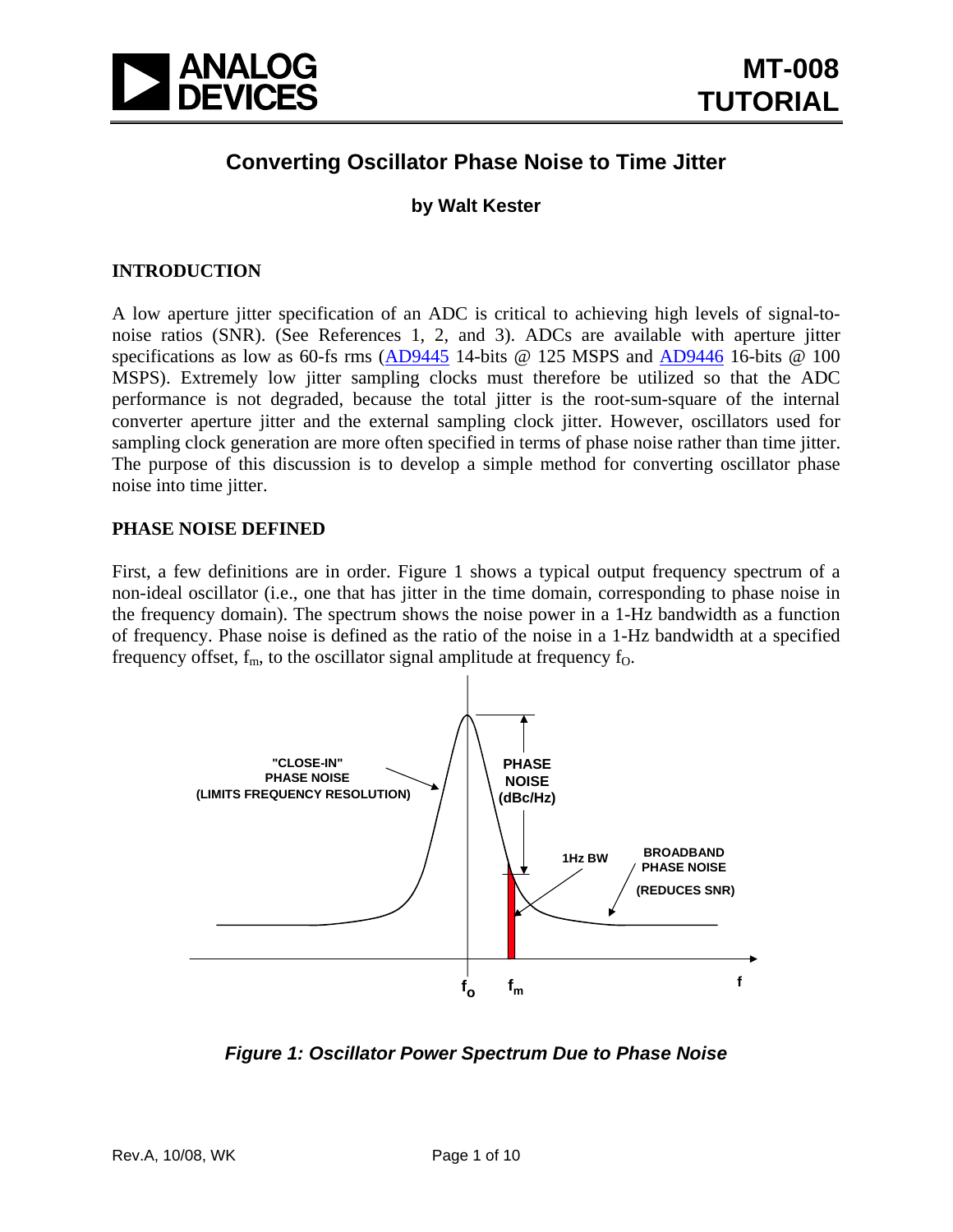# **MT-008**

The sampling process is basically a multiplication of the sampling clock and the analog input signal. This is multiplication in the time domain, which is equivalent to convolution in the frequency domain. Therefore, the spectrum of the sampling clock oscillator is convolved with the input and shows up on the FFT output of a pure sinewave input signal (see Figure 2).



*Figure 2: Effect of Sampling Clock Phase Noise Ideal Digitized Sinewave* 

The "close-in" phase noise will "smear" the fundamental signal into a number of frequency bins, thereby reducing the overall spectral resolution. The "broadband" phase noise will cause a degradation in the overall SNR as predicted by Eq. 1 (Reference 1 and 2):

$$
SNR = 20\log_{10}\left[\frac{1}{2\pi ft_j}\right].
$$
 Eq. 1

It is customary to characterize an oscillator in terms of its single-sideband phase noise as shown in Figure 3, where the phase noise in  $dBc/Hz$  is plotted as a function of frequency offset,  $f_m$ , with the frequency axis on a log scale. Note the actual curve is approximated by a number of regions, each having a slope of  $1/f^x$ , where  $x = 0$  corresponds to the "white" phase noise region (slope = 0  $dB/decade)$ , and  $x = 1$  corresponds to the "flicker" phase noise region (slope = -20 dB/decade). There are also regions where  $x = 2, 3, 4$ , and these regions occur progressively closer to the carrier frequency.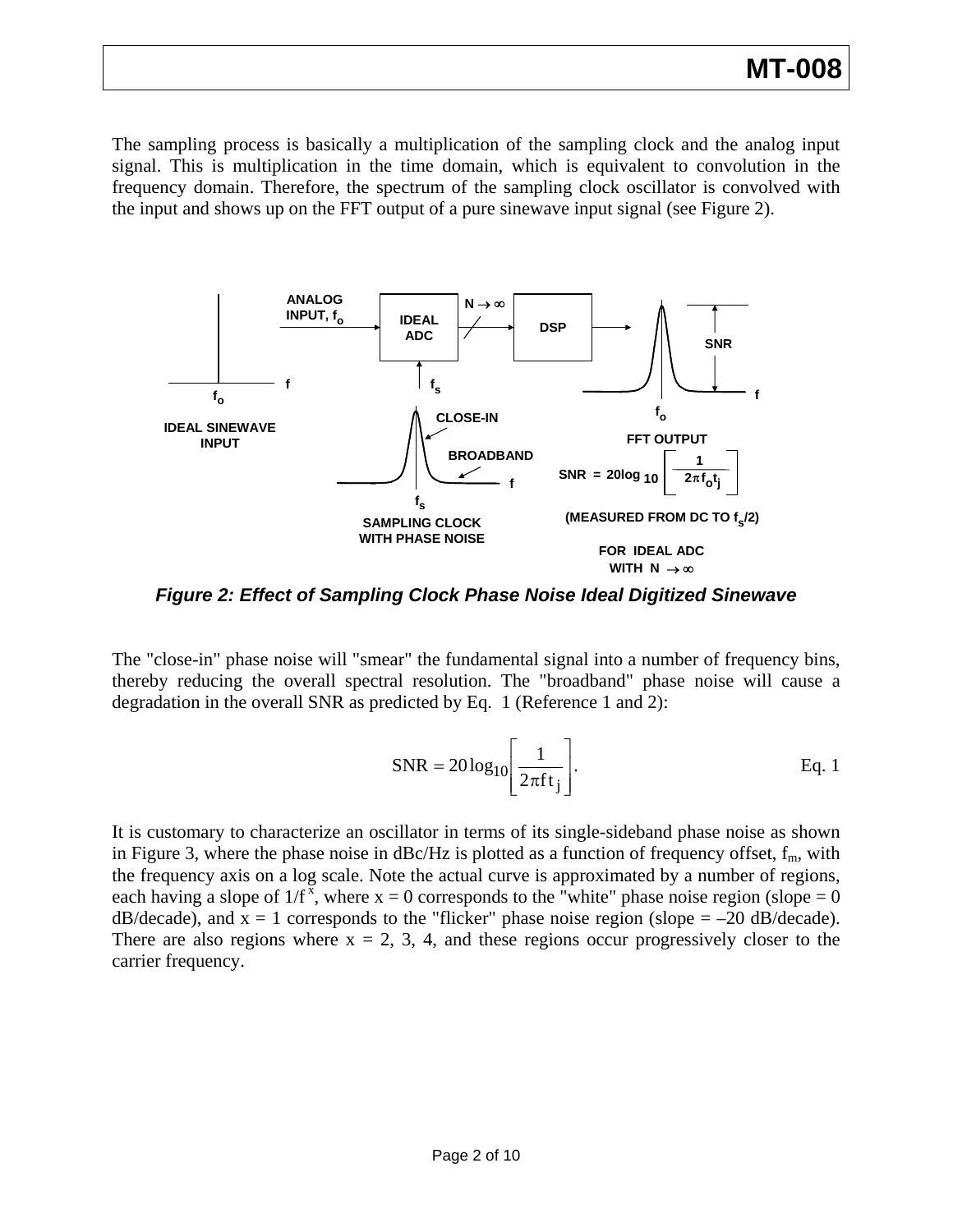

**FREQUENCY OFFSET, f<sub>m</sub>, (LOG SCALE)** 

*Figure 3: Oscillator Phase Noise in dBc/Hz vs. Frequency Offset*

Note that the phase noise curve is somewhat analogous to the input voltage noise spectral density of an amplifier. Like amplifier voltage noise, low 1/f corner frequencies are highly desirable in an oscillator.

We have seen that oscillators are typically specified in terms of phase noise, but in order to relate phase noise to ADC performance, the phase noise must be converted into jitter. In order to make the graph relevant to modern ADC applications, the oscillator frequency (sampling frequency) is chosen to be 100 MHz for discussion purposes, and a typical graph is shown in Figure 4. Notice that the phase noise curve is approximated by a number of individual line segments, and the end points of each segment are defined by data points.



*Figure 4: Calculating Jitter from Phase Noise*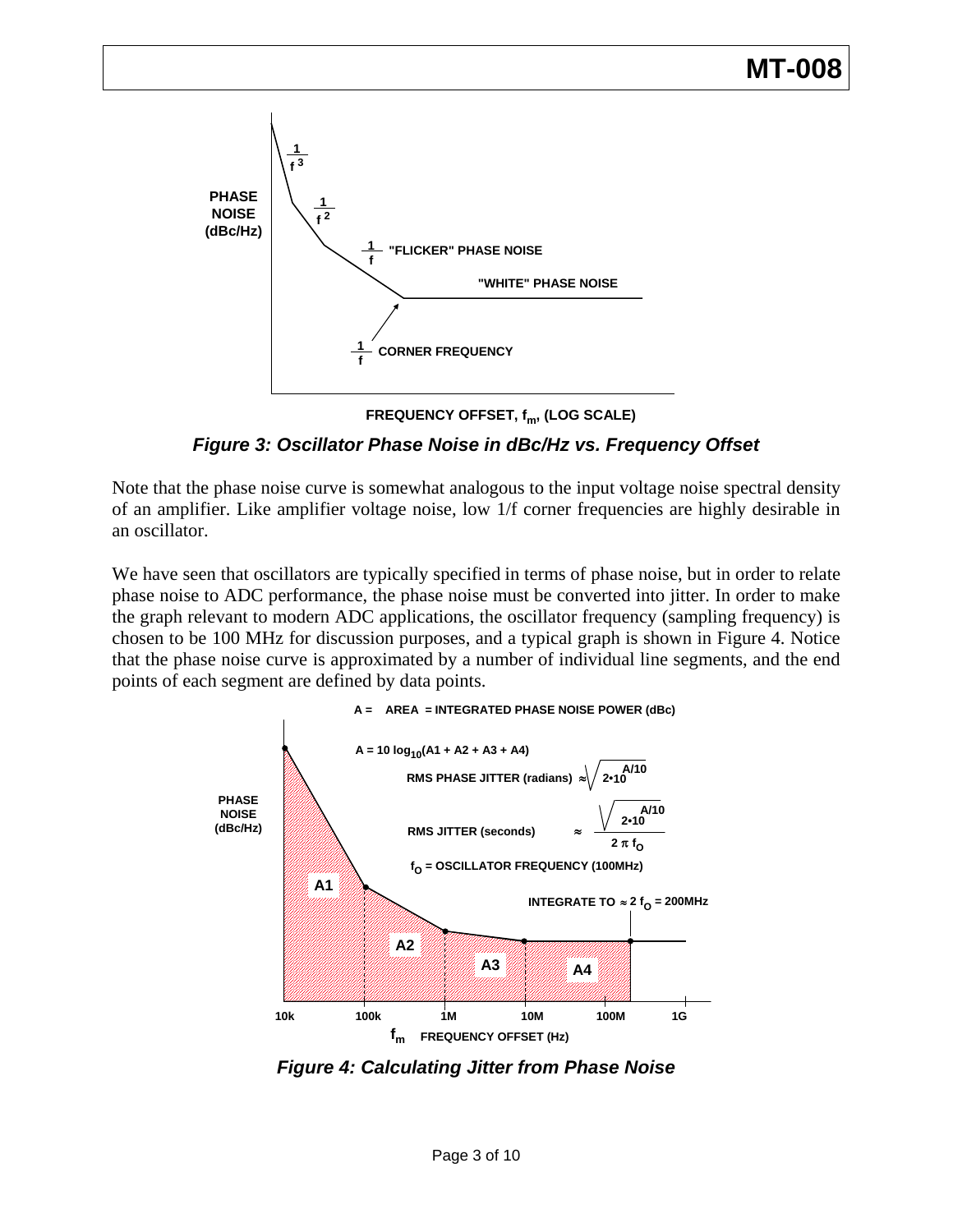### **CONVERTING PHASE NOISE TO JITTER**

The first step in calculating the equivalent rms jitter is to obtain the integrated phase noise power over the frequency range of interest, i.e., the area of the curve, A. The curve is broken into a number of individual areas (A1, A2, A3, A4), each defined by two data points. Generally speaking, the upper frequency range for the integration should be twice the sampling frequency, assuming there is no filtering between the oscillator and the ADC input. This approximates the bandwidth of the ADC sampling clock input.

Selecting the lower frequency for the integration also requires some judgment. In theory, it should be as low as possible to get the true rms jitter. In practice, however, the oscillator specifications generally will not be given for offset frequencies less than 10 Hz, or so—however, this will certainly give accurate enough results in the calculations. A lower frequency of integration of 100 Hz is reasonable in most cases, if that specification is available. Otherwise, use either the 1-kHz or 10-kHz data point.

One should also consider that the "close-in" phase noise affects the spectral resolution of the system, while the broadband noise affects the overall system SNR. Probably the wisest approach is to integrate each area separately as explained below and examine the magnitude of the jitter contribution of each area. The low frequency contributions may be negligible compared to the broadband contribution if a crystal oscillator is used. Other types of oscillators may have significant jitter contributions in the low frequency area, and a decision must be made regarding their importance to the overall system frequency resolution.

The integration of each individual area yields individual power ratios. The individual power ratios are then summed and converted back into dBc. Once the integrated phase noise power is known, the rms phase jitter in radians is given by the equation (see References 3-7 for further details, derivations, etc.),

RMS Phase Jitter (radians) = 
$$
\sqrt{2.10^{A/10}}
$$
, Eq. 2

and dividing by  $2\pi f_0$  converts the jitter in radians to jitter in seconds:

RMS Phase Jitter (seconds) = 
$$
\frac{\sqrt{2 \cdot 10^{A/10}}}{2\pi f_O}
$$
. Eq. 3

It should be noted that computer programs and spreadsheets are available online to perform the integration by segments and calculate the rms jitter, thereby greatly simplifying the process (References 8, 9).

Figure 5 shows a sample calculation which assumes only broadband phase noise. The broadband phase noise chosen of –150 dBc/Hz represents a reasonably good signal generator specification, so the jitter number obtained represents a practical situation. The phase noise of  $-150$  dBc/Hz (expressed as a ratio) is multiplied by the bandwidth of integration (200 MHz) to obtain the integrated phase noise of –67 dBc. Note that this multiplication is equivalent to adding the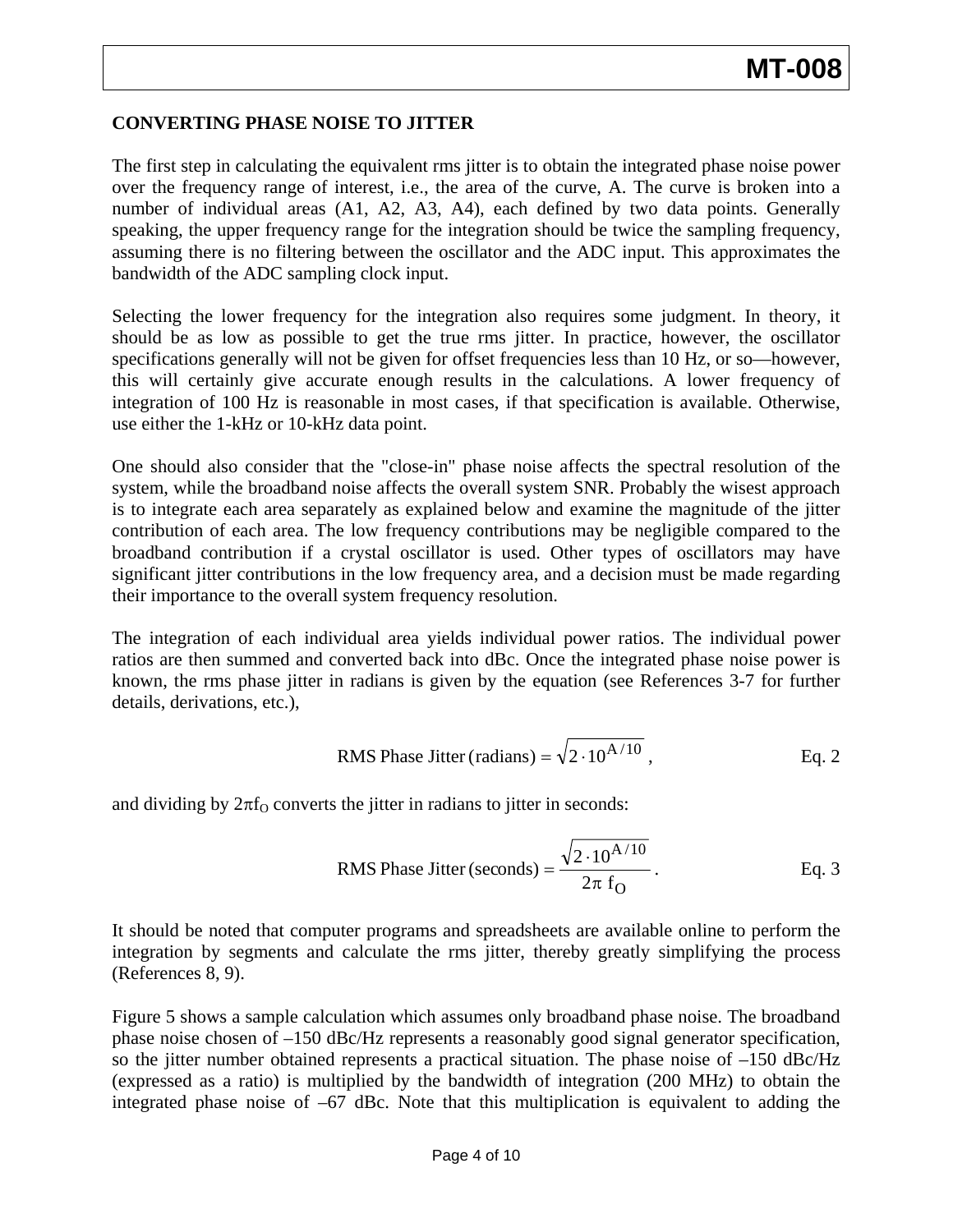quantity 10  $log_{10}[200 \text{ MHz} - 0.01 \text{ MHz}]$  to the phase noise in dBc/Hz. In practice, the lower frequency limit of 0.01 MHz can be dropped from the calculation, as it does not affect the final result significantly. A total rms jitter of approximately 1 ps is obtained using Eq. 3.



*Figure 5: Sample Jitter Calculation Assuming Broadband Phase Noise* 

Crystal oscillators generally offer the lowest possible phase noise and jitter, and some examples are shown for comparison in Figure 6. All the oscillators shown have a typical 1/f corner frequency of 20 kHz, and the phase noise therefore represents the white phase noise level. The two Wenzel oscillators are fixed-frequency and represent excellent performance (Reference 9). It is difficult to achieve this level of performance with variable frequency signal generators, as shown by the –150 dBc specification for a relatively high quality generator.

| ◆ Wenzel ULN Series* | $-174$ dBc/Hz @ 10kHz+ |
|----------------------|------------------------|
|                      |                        |

- **Wenzel Sprinter Series, –165dBc/Hz @ 10kHz+**
- **High Quality Signal Generator –150dBc/Hz @ 10kHz+** 
	- **Thermal noise floor of resistive source in a matched system @ +25°C = –174dBm/Hz**
	- z **0dBm = 1mW = 632mV p-p into 50**Ω
	- **\*** An oscillator with an output of +13dBm (2.82V p-p) into 50Ω

**with a phase noise of –174dBc/Hz has a noise floor of**

**+13dBm – 174dBc = –161dBm, 13dB above the thermal noise floor**

**(Wenzel ULN and Sprinter Series Specifications and Pricing Used with Permission of Wenzel Associates)**

*Figure 6: 100-MHz Oscillator Broadband Phase Noise Floor Comparisons (Wenzel ULN and Sprinter Series Specifications and Pricing used with Permission of Wenzel Associates)*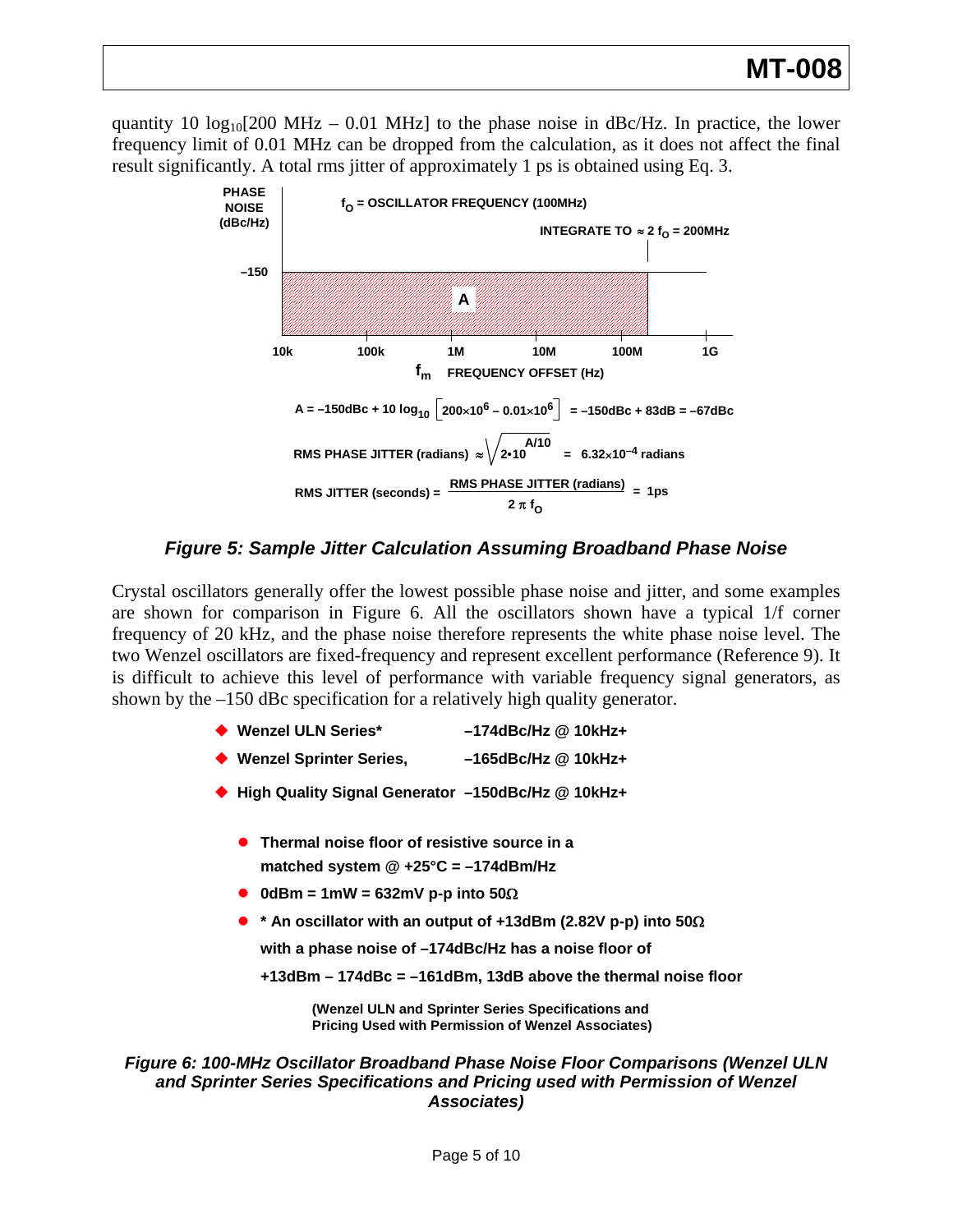At this point, it should be noted that there is a theoretical limit to the noise floor of an oscillator determined by the thermal noise of a matched source:  $-174$  dBm/Hz at  $+25^{\circ}$ C. Therefore, an oscillator with a +13-dBm output into 50  $\Omega$  (2.82-V p-p) with a phase noise of -174 dBc/Hz has a noise floor of  $-174$  dBc + 13 dBm =  $-161$  dBm. This is the case for the Wenzel ULN series as shown in Figure 6.

Figure 7 shows the jitter calculations from the two Wenzel crystal oscillators. In each case, the data points were taken directly for the manufacturer's data sheet. Because of the low 1/f corner frequency, the majority of the jitter is due to the "white" phase noise area. The calculated values of 64 fs (ULN-Series) and 180 fs represent extremely low jitter. For informational purposes, the individual jitter contributions of each area have been labeled separately. The total jitter is the root-sum-square of the individual jitter contributors.



### *Figure 7: Jitter Calculations for Low Noise 100-MHz Crystal Oscillators (Phase Noise Data used with Permission of Wenzel Associates)*

In system designs requiring low jitter sampling clocks, the costs of low noise dedicated crystal oscillators is generally prohibitive. An alternative solution is to use a phase-locked-loop (PLL) in conjunction with a voltage-controlled oscillator to "clean up" a noisy system clock as shown in Figure 8. There are many good references on PLL design (see References 10-13, for example), and we will not pursue that topic further, other than to state that using a narrow bandwidth loop filter in conjunction with a voltage-controlled crystal oscillator (VCXO) typically gives the lowest phase noise. As shown in Figure 8, the PLL tends to reduce the "close-in" phase noise while at the same time, reducing the overall phase noise floor. Further reduction in the white noise floor can be obtained by following the PLL output with an appropriate bandpass filter.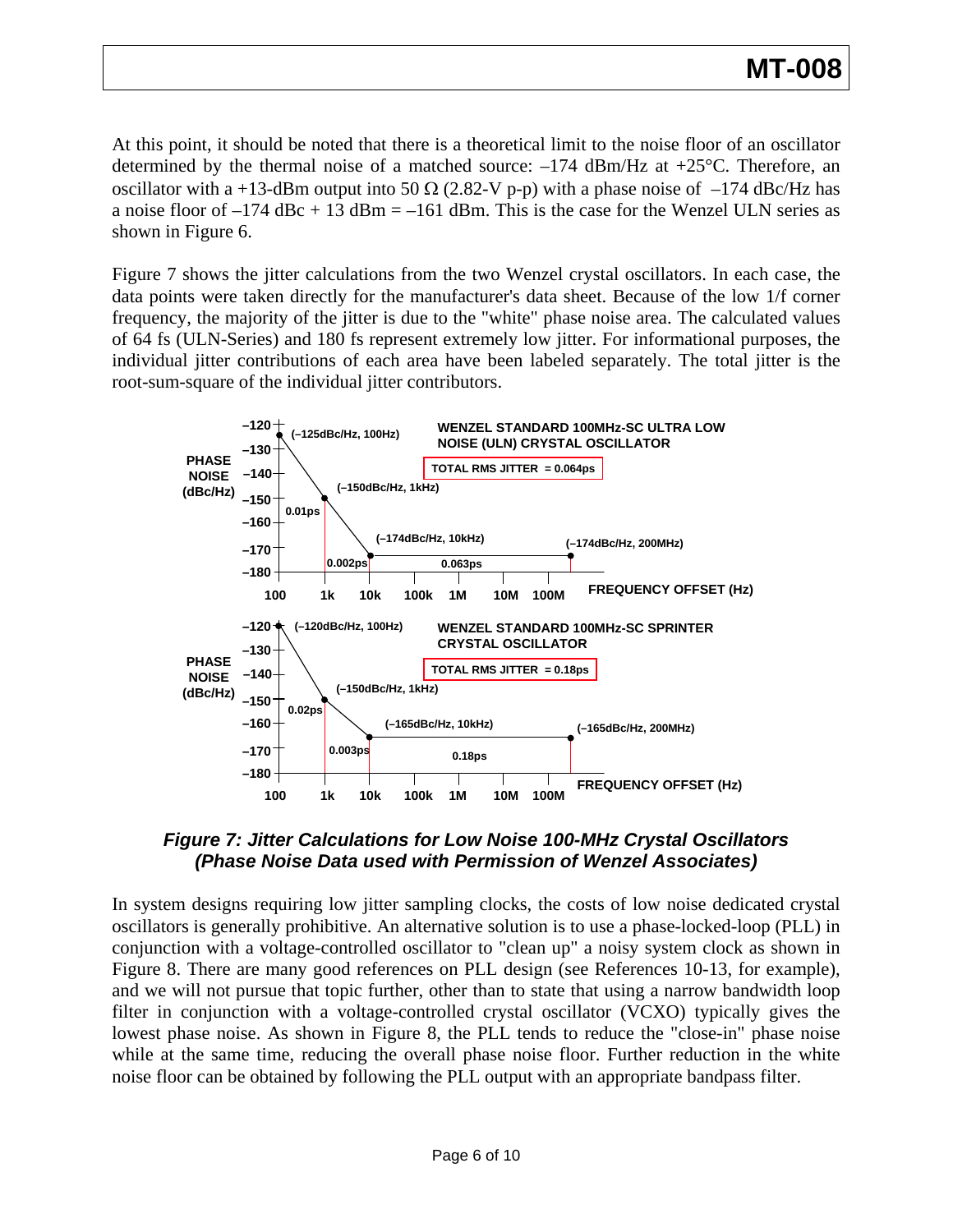

*Figure 8: Using a Phase-Locked Loop (PLL) and Bandpass Filter to Condition a Noisy Clock Source* 

The effect of enclosing a free-running VCO within a PLL is shown in Figure 9. Notice that the "close-in" phase noise is reduced significantly by the action of the PLL.



*Figure 9: Phase Noise for a Free-Running VCO and a PLL-Connected VCO*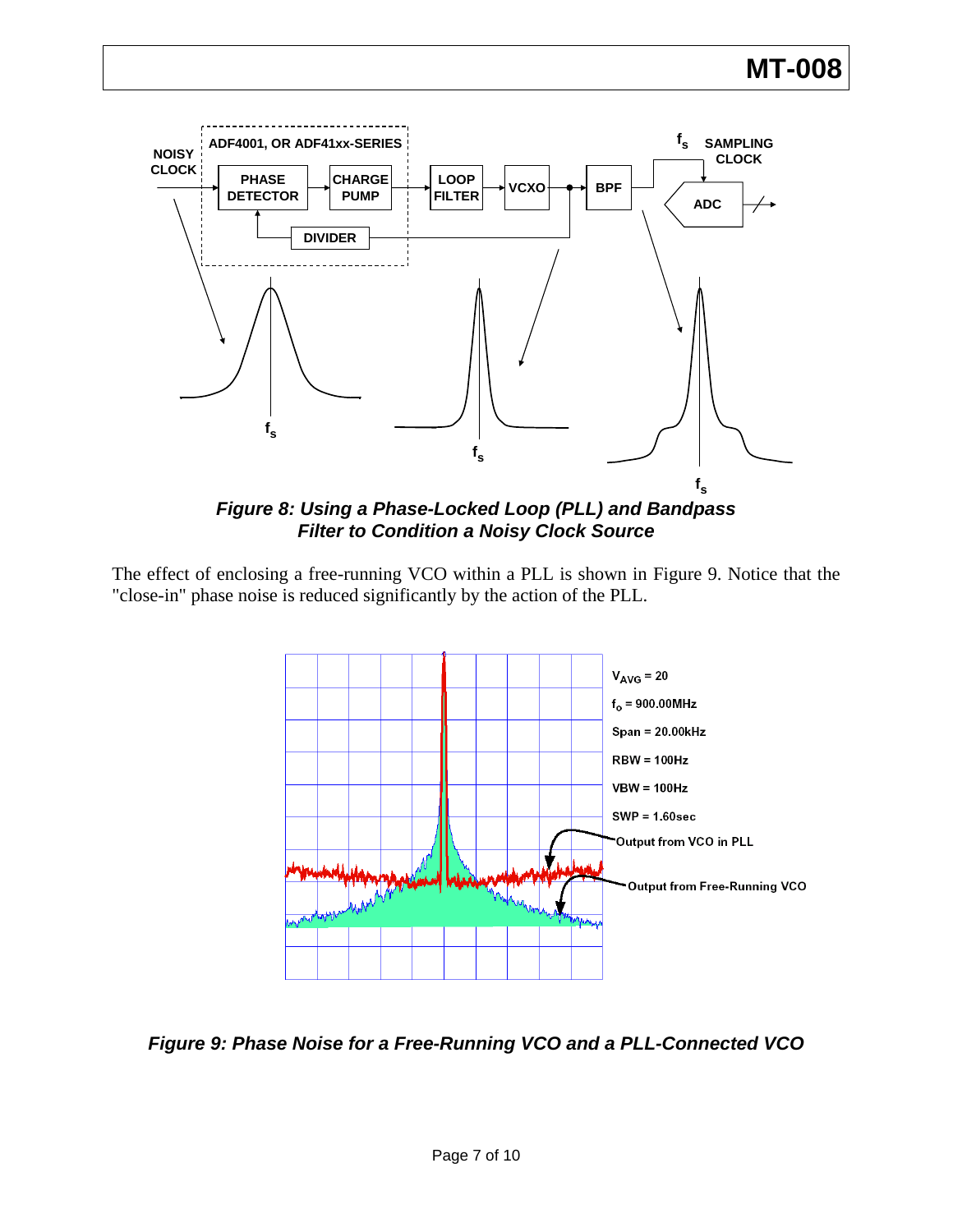# **MT-008**

Analog Devices offers a wide portfolio of frequency synthesis products, including DDS systems, N, and fractional-N PLLs. For example, the ADF4360 family are fully integrated PLLs complete with an internal VCO. With a 10-kHz bandwidth loop filter, the phase noise of the **[ADF4360-1](http://www.analog.com/en/rfif-components/pll-synthesizersvcos/adf4360-1/products/product.html)** 2.25-GHz PLL is shown in Figure 10, and the line-segment approximation and jitter calculations shown in Figure 11. Note that the rms jitter is only 1.57 ps, even with a non-crystal VCO.



*Figure 10: Phase Noise for ADF4360-1 2.25-GHz PLL with Loop Filter BW = 10 kHz* 



*Figure 11: Line Segment Approximation to ADF4360-1, 2.25-GHz PLL Phase Noise Showing Jitter*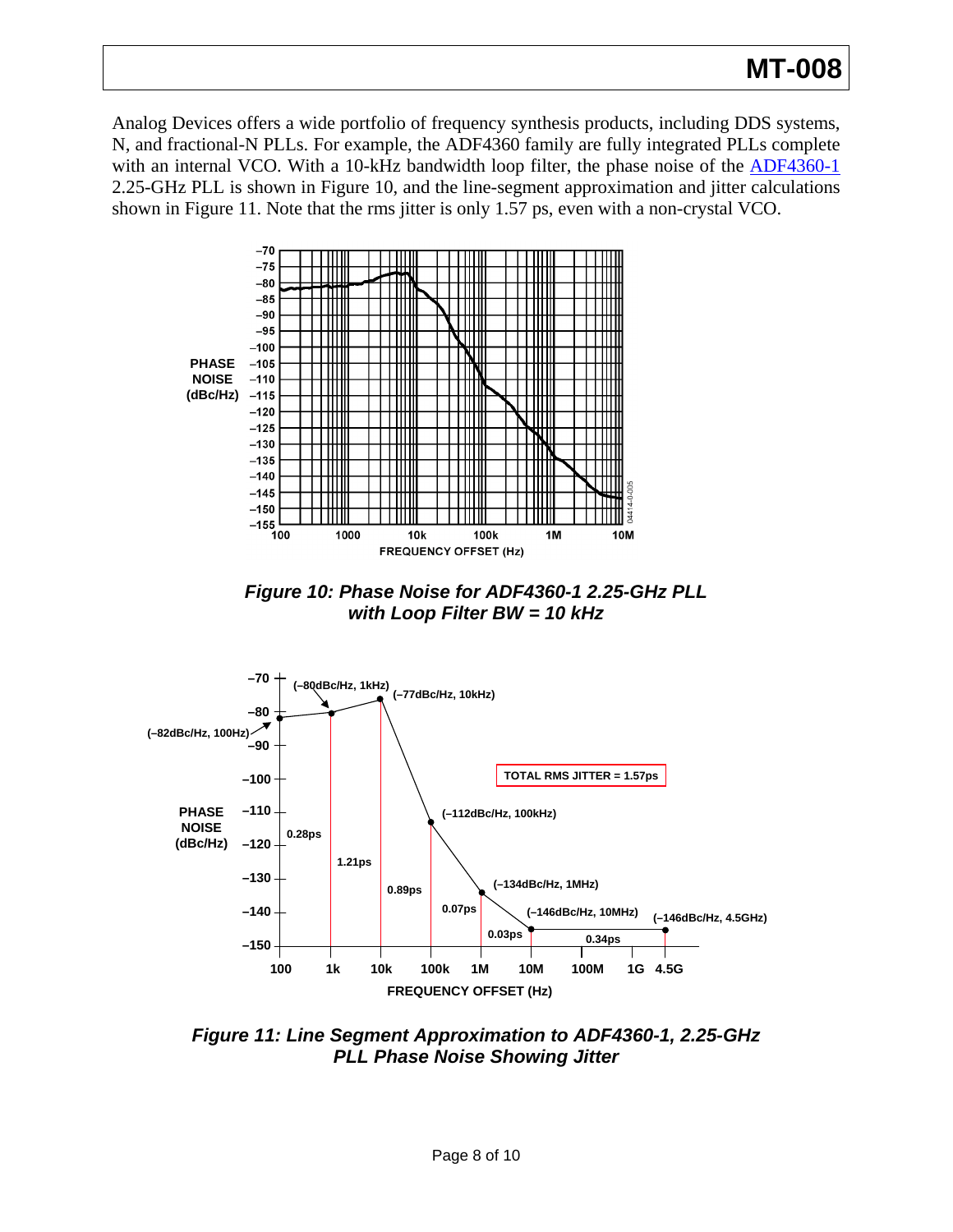Historically, PLL design relied heavily on textbooks and application notes to assist in the design of the loop filter, etc. Now, with Analog Devices free downloadable ADIsimPLL<sup>®</sup> software, PLL design is much easier. To start, choose a circuit by entering the desired output frequency range, and select a PLL, VCO, and a crystal reference. Once the loop filter configuration has been selected, the circuit can be analyzed and optimized for phase noise, phase margin, gain, spur levels, lock time, etc., in both the frequency and time domain. The program also performs the rms jitter calculation based on the PLL phase noise, thereby allowing the evaluation of the final PLL output as a sampling clock.

### **SUMMARY**

Sampling clock jitter can be disastrous to the SNR performance of high performance ADCs. Although the relationship between SNR and jitter is well known, most oscillators are specified in terms of their phase noise. This article has shown how to convert phase noise into jitter so that the SNR degradation can be easily calculated.

Although not as good as relatively expensive stand alone crystal oscillators, modern PLLs using crystal VCOs (along with suitable filtering) can achieve jitter performance suitable for all but the most demanding requirements.

The entire problem of clock distribution has become much more critical because of low jitter requirements. Analog Devices is now offering a line of clock distribution ICs to serve these needs (www.analog.com/clocks).